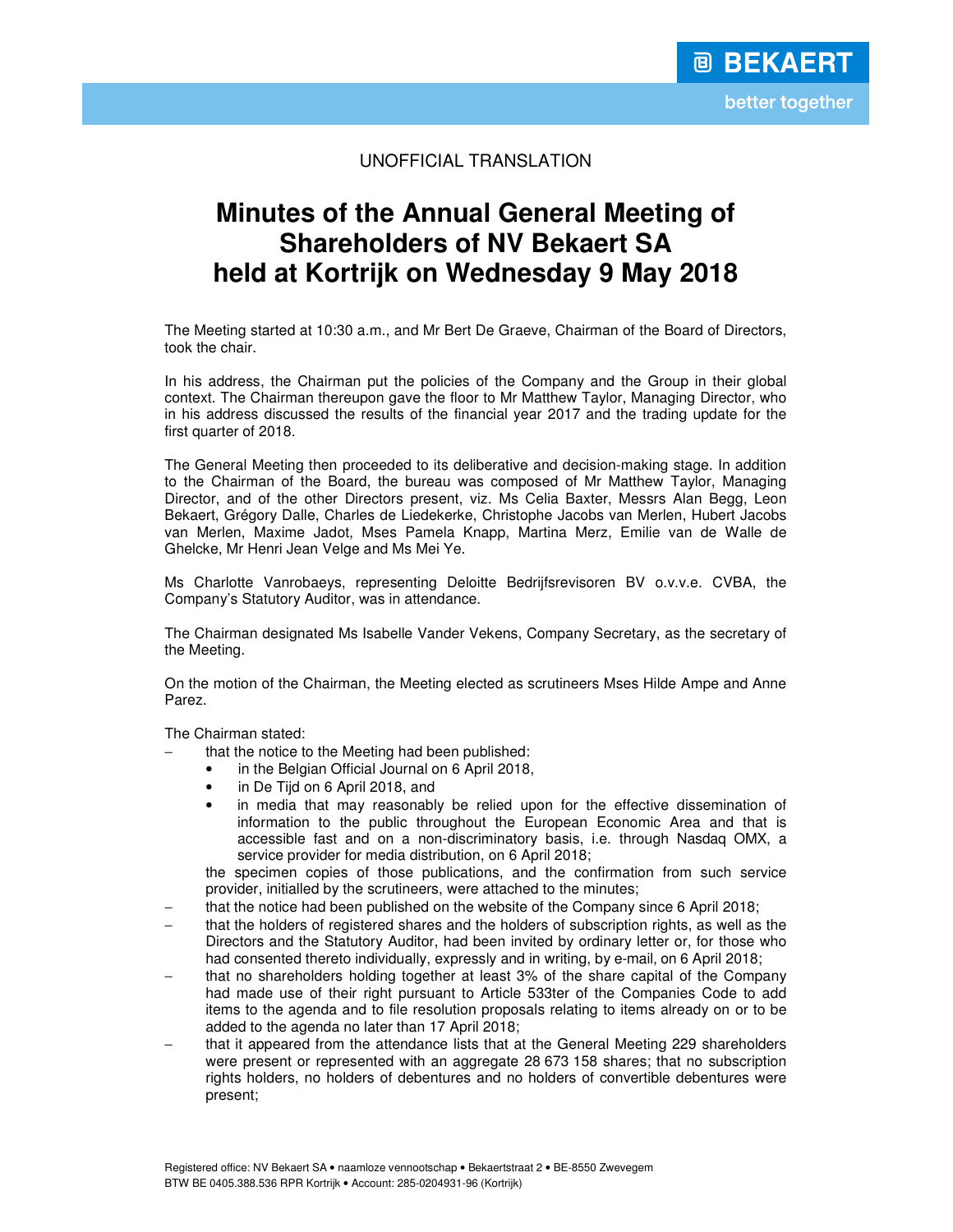- that the shareholders present or represented had complied with the applicable provisions of law and of the Articles of Association in order to be admitted to the Meeting;
- that the Meeting was validly constituted and able to deliberate and resolve on the agenda.

The Chairman acknowledged that no shareholders had made use of their right pursuant to Article 540 of the Companies Code to ask written questions to the Board of Directors or to the Statutory Auditor no later than 3 May 2018.

In accordance with law, the Meeting acknowledged the report of the common meeting of the Works Councils of the sites of the Company held on 2 May 2018.

The Meeting proceeded to the agenda.

The Chairman, who is also the chairman of the Nomination and Remuneration Committee, commented to the Meeting on the remuneration report included in the corporate governance statement of the annual report of the Board of Directors on the financial year 2017.

## **1. Annual report of the Board of Directors on the financial year 2017, including comments from the Nomination and Remuneration Committee on the remuneration report included in the corporate governance statement**

 The Chairman acknowledged that the Meeting waived the reading of the annual report of the Board of Directors. With the exception of the remuneration report, such annual report did not call for a resolution.

## **2. Report of the Statutory Auditor on the financial year 2017**

 The Chairman acknowledged that the Meeting waived the reading of the report of the Statutory Auditor. Such report did not call for a resolution.

#### **3. Approval of the remuneration report on the financial year 2017**

The General Meeting approved the remuneration report of the Board of Directors on the financial year 2017.

| Number of shares voting validly: | 28 673 158 (47.49% of the registered capital) |
|----------------------------------|-----------------------------------------------|
| Number of valid votes:           | 28 673 158                                    |
| Number of votes for:             | 21 619 989                                    |
| Number of votes against:         | 7 053 167                                     |
| Number of abstentions:           |                                               |

#### **4. Approval of the annual accounts for the financial year 2017, and appropriation of the results**

 The Chairman acknowledged that the Meeting waived the reading of the annual accounts.

 The General Meeting approved the annual accounts for the financial year 2017 as prepared by the Board of Directors. The after-tax result for the year is  $\epsilon$  91 404 573.57. The General Meeting resolved to appropriate the result as follows:

| transfer to statutory reserves: | - € 73 300.00     |
|---------------------------------|-------------------|
| transfer to other reserves:     | - € 29 177 831.67 |
| profit for distribution:        | € 62 153 441.90   |

The General Meeting resolved to distribute a gross dividend of  $\epsilon$  1.10 per share.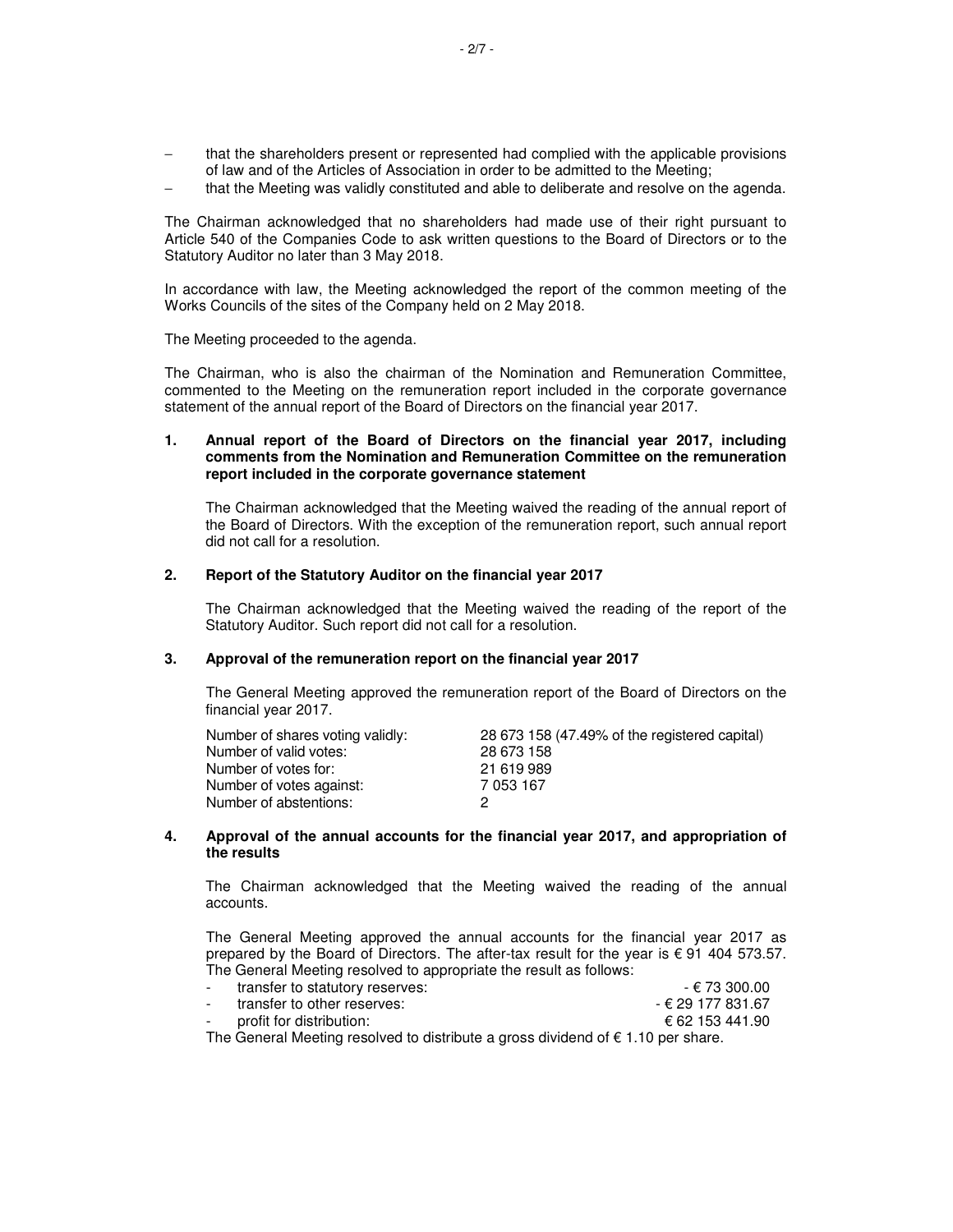| 28 673 158 (47.49% of the registered capital) |
|-----------------------------------------------|
| 28 673 158                                    |
| 28 673 156                                    |
|                                               |
|                                               |
|                                               |

#### **5. Discharge to the Directors and the Statutory Auditor**

5.1. The General Meeting resolved to discharge the Directors from the performance of their duties during the financial year 2017.

| Number of shares voting validly: | 28 673 158 (47.49% of the registered capital) |
|----------------------------------|-----------------------------------------------|
| Number of valid votes:           | 28 673 158                                    |
| Number of votes for:             | 28 585 710                                    |
| Number of votes against:         | 87 446                                        |
| Number of abstentions:           |                                               |

5.2. The General Meeting resolved to discharge the Statutory Auditor from the performance of their duties during the financial year 2017.

| Number of shares voting validly: | 28 673 158 (47.49% of the registered capital) |
|----------------------------------|-----------------------------------------------|
| Number of valid votes:           | 28 673 158                                    |
| Number of votes for:             | 28 585 710                                    |
| Number of votes against:         | 87 446                                        |
| Number of abstentions:           | 2                                             |

## **6. Appointment and re-appointment of Directors**

The term of office of the independent Directors Alan Begg and Mei Ye, as well as the term of office of the Director Matthew Taylor were due to expire today. Mr Begg was not eligible for re-appointment. The Board of Directors had nominated Mr Colin Smith for Board membership.

On the motion of the Board of Directors, the General Meeting resolved as follows:

6.1 Mr Colin Smith was appointed as independent Director, within the meaning of Article 526ter of the Companies Code and of provision 2.3 of the Code on Corporate Governance, for a term of four years, up to and including the Annual General Meeting to be held in 2022: it appeared from information available to the Company and from information provided by Mr Smith that he satisfied the applicable requirements with respect to independence.

| 28 673 158 (47.49% of the registered capital) |
|-----------------------------------------------|
| 28 673 158                                    |
| 28 638 990                                    |
| 30 266                                        |
| 3 902                                         |
|                                               |

6.2 Mr Matthew Taylor was re-appointed as Director for a term of four years, up to and including the Annual General Meeting to be held in 2022.

| Number of shares voting validly: | 28 673 158 (47.49% of the registered capital) |
|----------------------------------|-----------------------------------------------|
| Number of valid votes:           | 28 673 158                                    |
| Number of votes for:             | 27 812 249                                    |
| Number of votes against:         | 860 907                                       |
| Number of abstentions:           |                                               |

6.3 Ms Mei Ye was re-appointed as independent Director, within the meaning of Article 526ter of the Companies Code and of provision 2.3 of the Code on Corporate Governance, for a term of four years, up to and including the Annual General Meeting to be held in 2022: it appeared from information available to the Company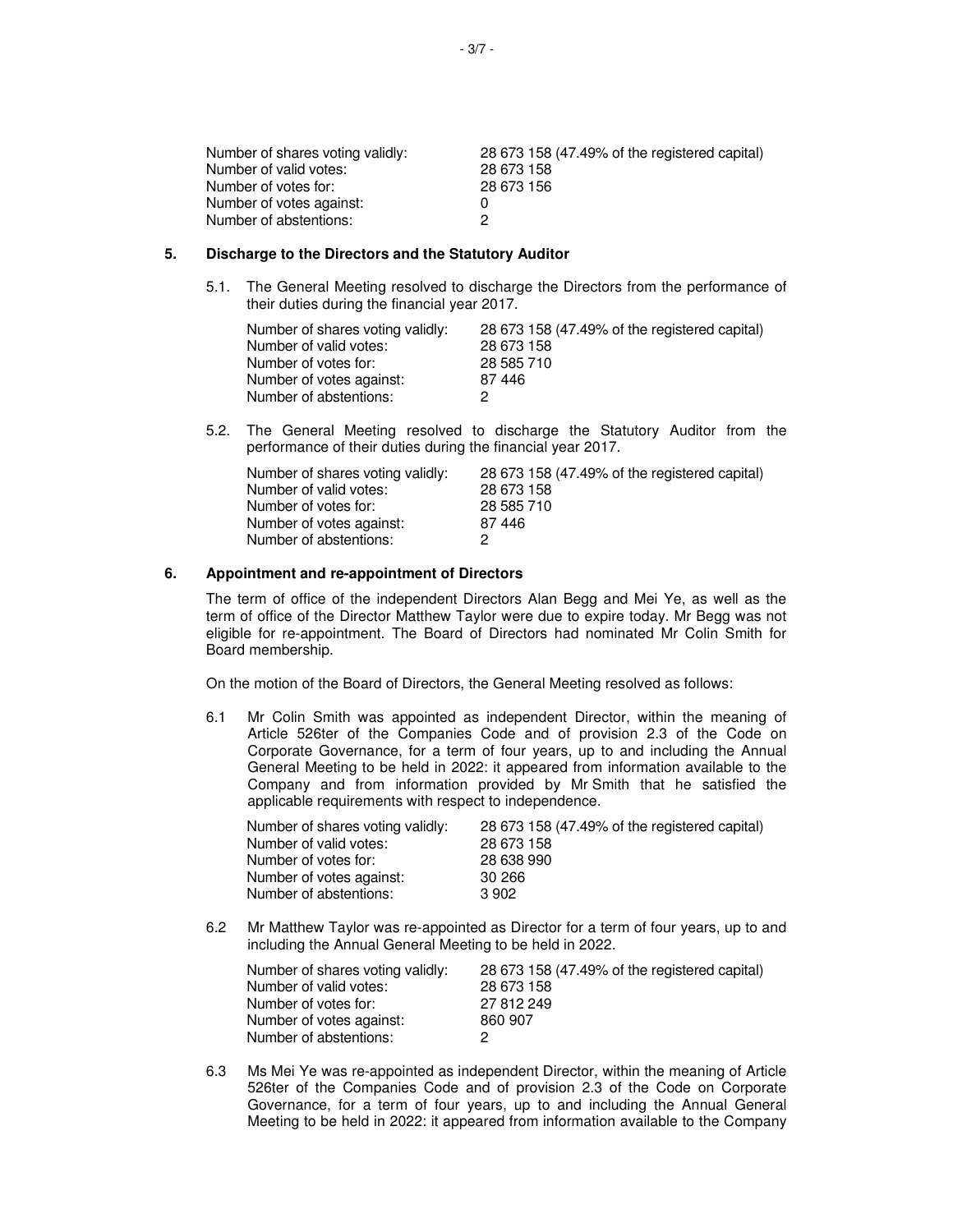and from information provided by Ms Ye that she continued to satisfy the applicable requirements with respect to independence.

| Number of shares voting validly: | 28 673 158 (47.49% of the registered capital) |
|----------------------------------|-----------------------------------------------|
| Number of valid votes:           | 28 673 158                                    |
| Number of votes for:             | 27 840 339                                    |
| Number of votes against:         | 832 817                                       |
| Number of abstentions:           |                                               |

#### **7. Remuneration of Directors**

On the motion of the Board of Directors the General Meeting resolved as follows:

7.1 The remuneration of each Director, except the Chairman, for the performance of the duties as member of the Board during the financial year 2018 was kept at the set amount of € 42 000, and at the variable amount of  $∈$  4 200 for each meeting of the Board of Directors attended in person (with a maximum of  $\epsilon$  25 200 for six meetings).

| Number of shares voting validly: | 28 673 158 (47.49% of the registered capital) |
|----------------------------------|-----------------------------------------------|
| Number of valid votes:           | 28 673 158                                    |
| Number of votes for:             | 28 673 156                                    |
| Number of votes against:         | 0                                             |
| Number of abstentions:           | 2                                             |

7.2 The remuneration of the Chairman of the Audit and Finance Committee for the performance of the duties as Chairman and member of such Committee during the financial year 2018 was kept at the variable amount of  $\epsilon$  4 000 for each Committee meeting attended in person.

| Number of shares voting validly: | 28 673 158 (47.49% of the registered capital) |
|----------------------------------|-----------------------------------------------|
| Number of valid votes:           | 28 673 158                                    |
| Number of votes for:             | 28 673 156                                    |
| Number of votes against:         |                                               |
| Number of abstentions:           |                                               |

7.3 The remuneration of each Director, except the Chairman of the Board, the Chairman of the Audit and Finance Committee and the Managing Director, for the performance of the duties as Chairman or member of a Committee of the Board during the financial year 2018 was kept at the variable amount of € 3 000 for each Committee meeting attended in person.

| Number of shares voting validly: | 28 673 158 (47.49% of the registered capital) |
|----------------------------------|-----------------------------------------------|
| Number of valid votes:           | 28 673 158                                    |
| Number of votes for:             | 28 673 156                                    |
| Number of votes against:         |                                               |
| Number of abstentions:           |                                               |

7.4 The remuneration of the Chairman of the Board of Directors for the performance of all his duties in the Company during the financial year 2018 was kept at  $\epsilon$  250 000. With the exception of support items, such as a service car, infrastructure, telecommunication, risk insurance and expense reimbursement, the Chairman would not be entitled to any additional remuneration in accordance with the Company's remuneration policy.

| Number of shares voting validly: | 28 673 158 (47.49% of the registered capital) |
|----------------------------------|-----------------------------------------------|
| Number of valid votes:           | 28 673 158                                    |
| Number of votes for:             | 28 673 156                                    |
| Number of votes against:         |                                               |
| Number of abstentions:           |                                               |
|                                  |                                               |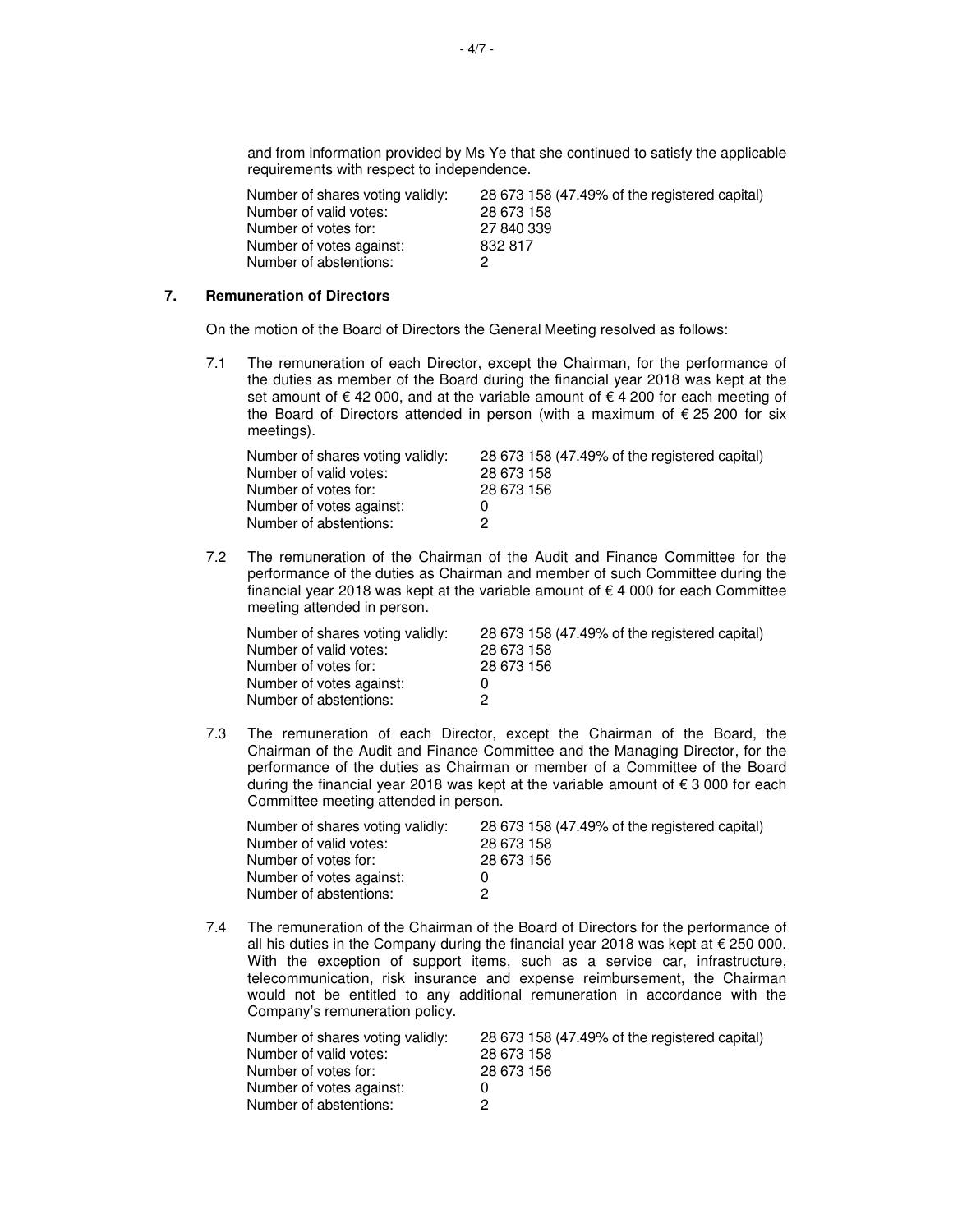## **8. Remuneration of Statutory Auditor**

The General Meeting resolved to keep the remuneration of the Statutory Auditor for the control of the annual accounts for the financial year 2017 at  $\epsilon$  90 000, and to keep the remuneration for the control of the consolidated annual accounts for the financial year 2017 at € 217 000.

| Number of shares voting validly: | 28 673 158 (47.49% of the registered capital) |
|----------------------------------|-----------------------------------------------|
| Number of valid votes:           | 28 673 158                                    |
| Number of votes for:             | 28 535 797                                    |
| Number of votes against:         | 137 359                                       |
| Number of abstentions:           |                                               |

#### **9. Approval of change of control provisions in accordance with Article 556 of the Companies Code**

The General Meeting resolved, in accordance with Article 556 of the Companies Code, to approve the change of control provisions applying to the Company and included in the following documents:

- (a) The Long-Term Supply and Purchase Agreement of 13 July 2017 between Pirelli Tyre S.p.A. and the Company regarding the supply of steel cord and bead wire.
- (b) The Long-Term Supply and Purchase Agreement of 13 July 2017 between Prometeon Tyre Group S.r.l. and the Company regarding the supply of steel cord and bead wire.
- (c) The Steel Tire Cord Supply Agreement of 28 February 2018 between Bridgestone Corporation and the Company regarding the supply of steel cord.
- (d) The Investment Credit Facility Agreement of 27 July 2017 between BNP Paribas Fortis SA/NV as lender, and the Company and Bekaert Coördinatiecentrum NV as borrower, in accordance with the terms of which the lender makes available to the borrower an investment credit facility in a maximum aggregate amount of € 50 000 000.
- (e) The Revolving Loan Facility Agreement of 27 July 2017 between BNP Paribas Fortis SA/NV as lender, and the Company and Bekaert Coördinatiecentrum NV as borrower, in accordance with the terms of which the lender makes available to the borrower a revolving loan facility in a maximum aggregate amount of € 50 000 000.
- (f) The Term Loan Agreement of 31 October 2017 between ING Belgium NV/SA as bank and the Company as borrower, in accordance with the terms of which the bank makes available to the borrower a term loan facility in an aggregate amount of € 50 000 000.
- (g) The Revolving Credit Facility Agreement of 31 October 2017 between ING Belgium NV/SA as bank and the Company and Bekaert Coördinatiecentrum NV as borrower, in accordance with the terms of which the bank makes available to the borrower a revolving credit facility in an aggregate amount of € 25 000 000.

| Number of shares voting validly: | 28 673 158 (47.49% of the registered capital) |
|----------------------------------|-----------------------------------------------|
| Number of valid votes:           | 28 673 158                                    |
| Number of votes for:             | 28 564 716                                    |
| Number of votes against:         | 108 140                                       |
| Number of abstentions:           | 302                                           |

#### **10. Approval of the NV Bekaert SA Share Option Plan 2018-2020**

On the motion of the Board of Directors, the General Meeting resolved to approve the NV Bekaert SA Share Option Plan 2018-2020. The plan will offer options to acquire existing Company shares to the members of the Bekaert Group Executive, the Senior Management and a limited number of management employees of the Company and a number of its subsidiaries. There will be one offer of share options in each of the years 2018 through 2020, and the aggregate number of share options to be offered will be determined each year by the Board of Directors on the motion of the Nomination and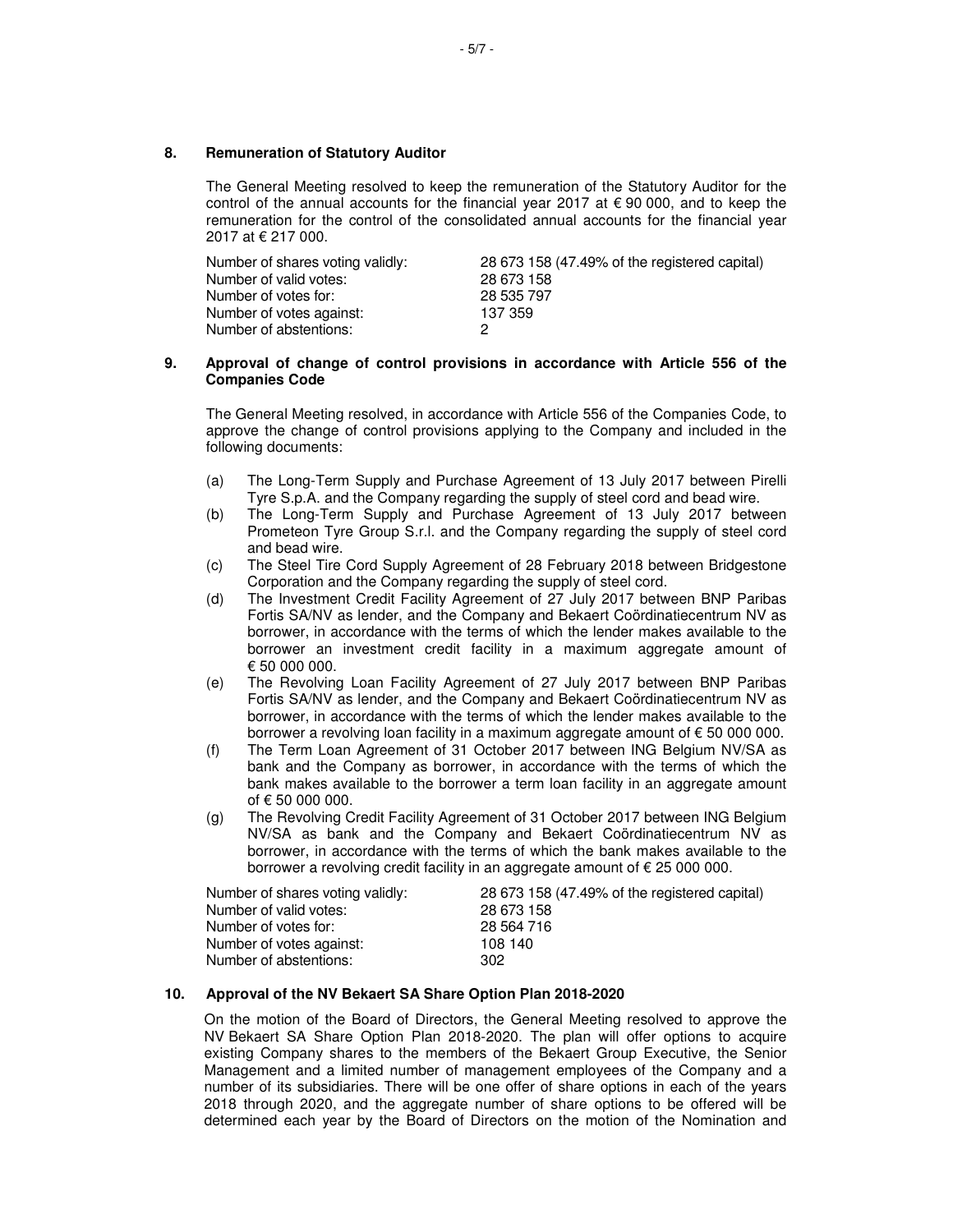Remuneration Committee. The number of share options to be offered to each individual beneficiary will be variable in part, based on an assessment of such person's long-term contribution to the success of the Company. The share options will be offered to the beneficiaries for free. Each accepted share option will entitle its holder to acquire one existing share of the Company against payment of the exercise price, which will be conclusively determined at the time of the offer and which will be equal to the lower of: (i) the average closing price of the Company shares during the thirty days preceding the date of the offer, and (ii) the last closing price preceding the date of the offer. The share options cannot be exercised during a period of three calendar years after the year in which the offer has occurred, nor after a period of ten years as from the date of their offer.

| Number of shares voting validly: | 28 673 158 (47.49% of the registered capital) |
|----------------------------------|-----------------------------------------------|
| Number of valid votes:           | 28 673 158                                    |
| Number of votes for:             | 23 565 357                                    |
| Number of votes against:         | 5 107 499                                     |
| Number of abstentions:           | 302                                           |

#### **11. Approval of the NV Bekaert SA Performance Share Plan 2018-2020**

 On the motion of the Board of Directors, the General Meeting resolved to approve the NV Bekaert SA Performance Share Plan 2018-2020. The plan will offer rights with respect to Company shares to the members of the Bekaert Group Executive, the Senior Management and a limited number of management staff members of the Company and a number of its subsidiaries (the rights, "Performance Share Units" and the shares, "Performance Shares"). Each Performance Share Unit entitles the beneficiary to acquire one Performance Share subject to the conditions of the NV Bekaert SA Performance Share Plan 2018-2020. These Performance Share Units will vest following a vesting period of three years, conditional to the achievement of a pre-set performance target. The performance target will be set annually by the Board of Directors, in line with the Company strategy. The precise vesting level of the Performance Share Units will depend upon the actual achievement level of the vesting criterion, with no vesting at all if the actual performance is below the defined minimum threshold. Upon achievement of said threshold, there will be a minimum vesting of 50% of the granted Performance Share Units; full achievement of the agreed vesting criterion will lead to a par vesting of 100% of the granted Performance Share Units, whereas there will be a maximum vesting of 300% of the granted Performance Share Units if the actual performance is at or above an agreed ceiling level. In between these levels, the vesting will be proportionate. It is proposed that, upon vesting, the beneficiaries will also receive the value of the dividends relating to the previous three years with respect to such (amount of) Performance Shares to which the effectively vested Performance Share Units relate. In principle, there will be one Performance Share Unit grant in each of the years 2018 through 2020, and the aggregate number of Performance Share Units to be offered will be determined each year by the Board of Directors on the motion of the Nomination and Remuneration Committee. The Performance Shares will be offered to the beneficiaries for free.

| Number of shares voting validly: | 28 673 158 (47.49% of the registered capital) |
|----------------------------------|-----------------------------------------------|
| Number of valid votes:           | 28 673 158                                    |
| Number of votes for:             | 23 380 338                                    |
| Number of votes against:         | 5 292 518                                     |
| Number of abstentions:           | 302                                           |

**12. Communication of the consolidated annual accounts of the Bekaert Group for the financial year 2017, and of the annual report of the Board of Directors and the report of the Statutory Auditor on the consolidated annual accounts** 

Such communication did not call for a resolution.